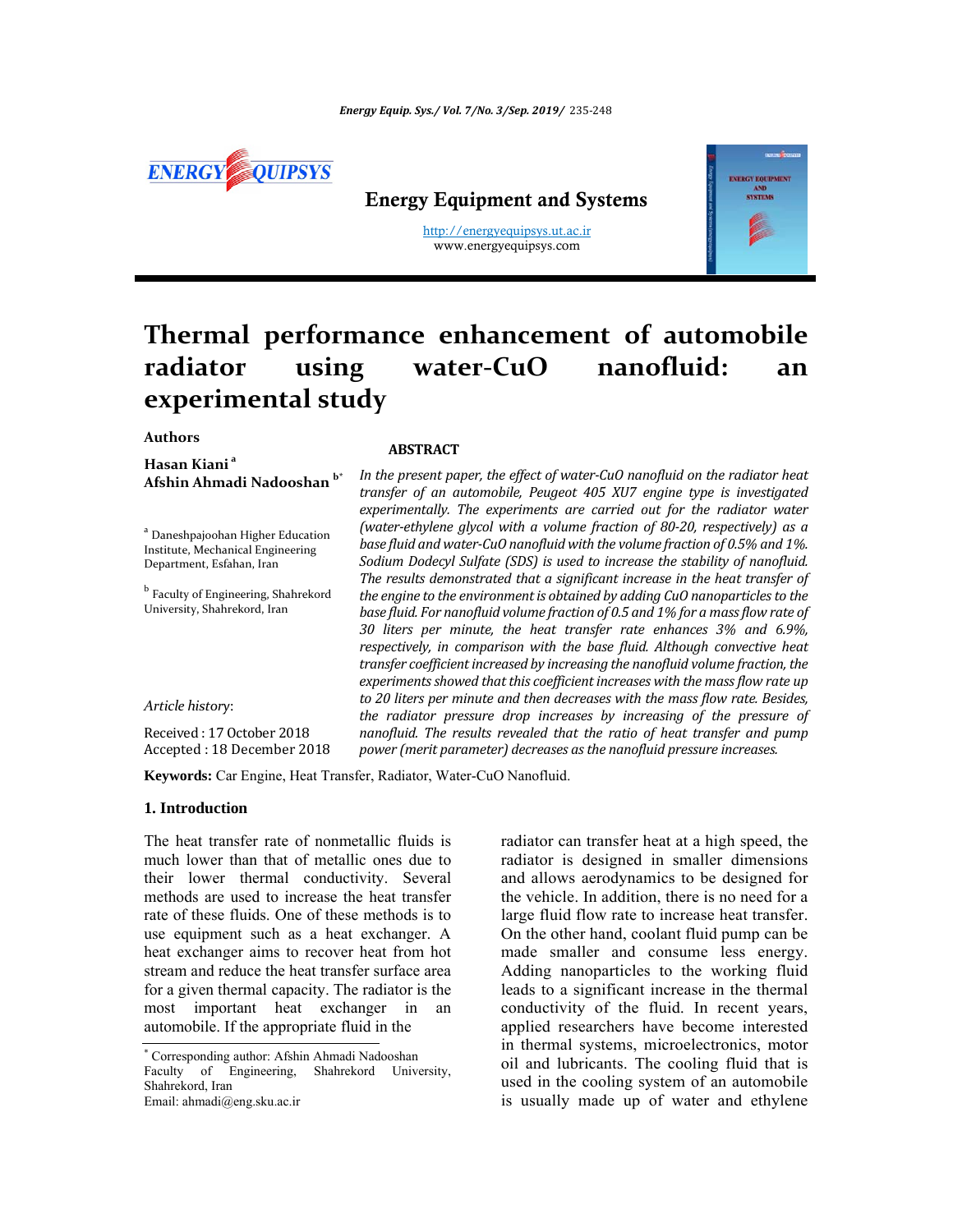glycol. The idea of adding solid particles in liquids was first introduced by Maxwell [1]. Choi and Eastman [2] and Masuda et al. [3] were the first researchers that suggested the use of nanoparticles in the modern sense. Lee et al. [4] obtained thermal conductivity of different nanoparticles, such as  $Al_2O_3$ water,  $Al_2O_3$ -Eg, CuO-water and CuO-Eg, using hot-wire transfer method. Their results showed that thermal conductivity is a function of the size, shape of the particle, and the thermophysical properties of the base fluid and nanoparticles. Singh et al. [5] examined the effect of using nanoparticles in vehicle radiators. According to their studies, the use of nanofluids instead of water can reduce the radiator heat exchanger up to 10% results in better aerodynamics and a reduction in fuel consumption up to 5%. On the other hand, the nanofluid flow from the radiator channel causes erosion and corrosion. This was illustrated by examining the reduced weight of the radiator as a function of fluid velocity and the angle of the collision. Saripella et al. [6] examined numerically the effect of CuO-waterethylene glycol nanofluid (50:50) with volume fractions of 2% and 4% in a radiator of a truck. Their results showed 40% and 5% increase in the Nusselt number and engine power, respectively. Also, the radiator's surface and fuel consumption decrease 5% and 2.5%, respectively. Putra and Maulana [7] investigated the effect of water-Al2O3 nanofluids with volume fractions of 1% and 4% in an automobile radiator. Their results showed an increase of 31% to 48% in convective heat transfer coefficient for the volume fraction of 1% and an increase of 52% to 79% for the volume fraction of 4%. Vasu et al. [8] studied the thermal performance and pressure drop of a sample radiator for water, water-ethylene glycol (50:50) and water-alumina nanofluid with volume fractions of 1%-4% numerically and showed that cooling capacity, total heat transfer coefficient and cooling pressure drop for water-alumina nanofluid with a volume fraction of 4% are 38.7%, 74%, and 110.3%, respectively, in comparison with pure water. They found that cooling capacity for water-alumina nanofluid with a volume

fraction of 4% has an enhancement between 46.8%-89.5% in comparison with a waterethylene glycol mixture (50:50). Vajjha et al. [9] examined the heat transfer of laminar nanofluid flow in a radiator tube for a Reynolds number of 100 to 2000 at inlet coolant fluid temperature of 90 ° C and a constant heat transfer coefficient of 50  $W/m<sup>2</sup>K$  numerically. They found that adding aluminum oxide nanoparticles with volume fraction of 10% and copper oxide nanoparticles with volume fraction of 6% leads to 91% and 86% in convective heat transfer coefficient, respectively.

Sheikhzadeh et al. [10] examined ethylene glycol-copper nanofluid with volume fractions of 0-5% in a radiator. Their results showed an increase of 63.4% in the heat transfer coefficient at the volume fraction of 5%. They showed a decrease in the coolant flow temperature from 86.8°C to 78.7  $\degree$ C for inlet air temperature of 20  $\degree$ C and a reduction in the coolant outlet temperature from 89.6 °C to 85.2 °C for inlet air temperature of 50 °C.

Peyghambarzadeh et al. [11] investigated the heat transfer in an automobile radiator using water-Al2O3 nanofluid. The volume fraction of nanoparticles was 0.1%-1%. The highest percent increase in heat transfer was 45% for the volume fraction of 1%.

Xie et al. [12] reported an increase in heat transfer using oxide of aluminum, tin, titanium, and magnesium in a mixture of water-ethylene glycol  $(55\% - 45\%)$ . Aluminum oxide, magnesium oxide, and tin oxide nanoparticles had a higher heat transfer compared to titanium oxide nanoparticles.

Peyghambarzadeh et al. [13] studied the heat transfer of an automobile radiator using copper oxide and iron oxide nanoparticles with water as a base fluid at three-volume fractions of 0.15%, 0.4%, and 0.65%. The Reynolds number varied from 50 to 1000 and the cooling input temperature varied from 50 to 80°C. Both nanofluids showed a 9% increase in total heat transfer coefficient in comparison with the pure water. The increase in the input temperature of the nanofluids results in a reduction in overall heat transfer coefficient.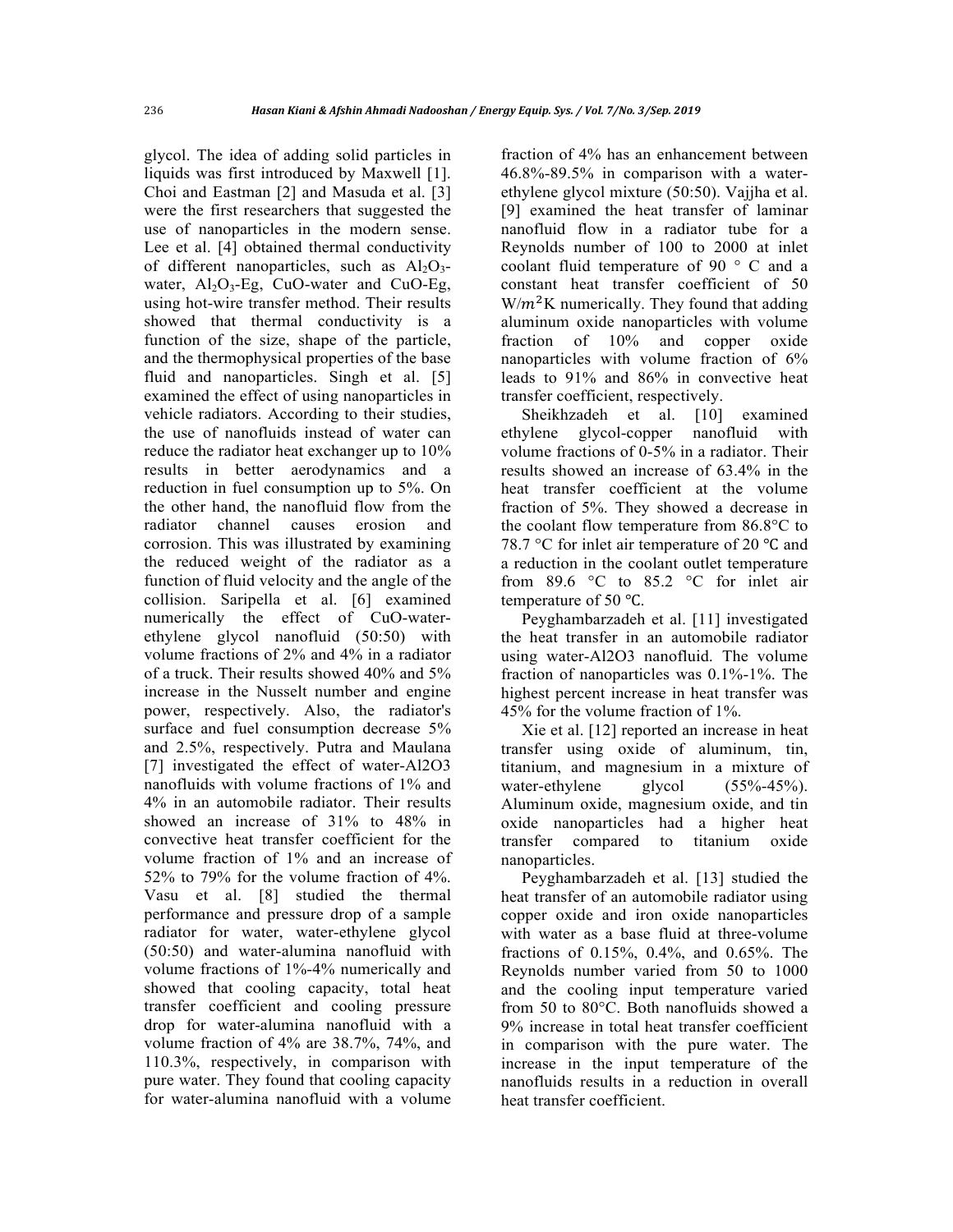Hussein et al. [14] used water-titanium oxide and water-silicon oxide nanofluids in a radiator. The volume fraction and inlet temperature of nanofluids varied between 1.0%-3.0% and 60°C -80°C. They showed that heat transfer rate increases 11% and 22.5% using nanoparticles of titanium oxide and silicon oxide, respectively.

Naraki et al. [15] experimentally investigated the laminar flow of CuO-water nanofluid in an automobile radiator. The volume fraction was in the range of zero to 0.4% and the input temperature varied from 50°C to 80°C. An 8% increase in total heat transfer coefficient was reported in comparison with pure water for the case of 0.4% nanofluid volume fraction.

Hafiz et al. [16] investigated the effect of ZnO-water nanofluid on heat transfer of a radiator with different volume fractions. They demonstrated that the volume fraction of 0.2% leads to 46% increase in heat transfer. It was also shown that the heat transfer rate decreases for the volume fraction above 0.2%. Sheikhzadeh and Fakhary [17] studied the heat transfer in a flat tube of a radiator of an automobile using alumina-water/ethylene glycol (60:40) nanofluid. They examined several relationships related to the calculation of the Nusselt number in the presence of the nanofluid. Samira et al. [18] experimentally studied the effect of CuO/ethylene glycol (60%)-water (40%) nanofluid on the thermal performance of an automobile radiator. They performed experiments with various nanofluid volume fractions and showed that heat transfer increases with the volume fraction.

#### **Nomenclature**

| $\rho$ | Density, $kg/m^3$ |
|--------|-------------------|
|        |                   |

- $C_p$  Specific heat capacity, J/kg K
- k Thermal conductivity, W/mK
- h Convective heat transfer
- coefficient, *W/m<sup>2</sup> K* A Heat transfer area,  $m^2$
- L Tube length, m
- P Wetted perimeter, m
- $d_{hv}$  Hydraulic diameter, m
- $T_b$  Bulk temperature, K
- *Tin* Inlet temperature, K
- *Tout* Outlet temperature, K
- *Tw* Wall temperature, K
- *m* Mass flow rate, *kg/s*
- Nu Nusselt number
- Re Reynolds number
- Me Merit parameter
- p Pressure, Pa
- pr Prandtl number
- Q Volumetric flow rate, lit/min
- q Heat transfer rate, W

## **2. Governing equations**

The thermophysical properties of nanoparticles at different temperatures and various concentrations are evaluated using some classical formulas commonly used for two-phase flows [23, 24]. In these relationships, φ is the volume fraction of nanoparticles added to the base fluid. The subscripts *bf*, *nf*, and p indicate the base fluid, nanofluid and nanoparticles, respectively. The density of the nanofluid is calculated by the equation of Pak and Cho [19]:

$$
(\rho_{\rm nf}) = (1 - \phi)\rho_{\rm bf} + \phi\rho_{\rm p} \tag{1}
$$

To determine the specific heat capacity of the nanofluid, the relation proposed by Pak and Cho [20] is used:

$$
C_{P_{nf}} = (1 - \phi)C_{P_{bf}} + \phi C_{P_p} \tag{2}
$$

The following relation is Einstein's relation that determines the viscosity of nanofluid as a linear function of the volume fraction [20]:

$$
\mu_{nf} = \mu_{bf}(1 + 2.5\phi) \tag{3}
$$

The Hamilton-Croseer model is used to determine the thermal conductivity of the nanofluid [21]:

$$
K_{nf}
$$
  
=  $\left[\frac{K_p + (n-1)K_{bf} - \phi(n-1)(K_{bf} - K_p)}{K_p + (n-1)K_{bf} + \phi(K_{bf} - K_p)}\right]$  (4)  
×  $K_{bf}$ 

where, k is thermal conductivity and n is shape factor,  $n = 3/\psi$ .  $\Psi = 1$ , 0.5 for spherical and cylindrical particles, respectively. Two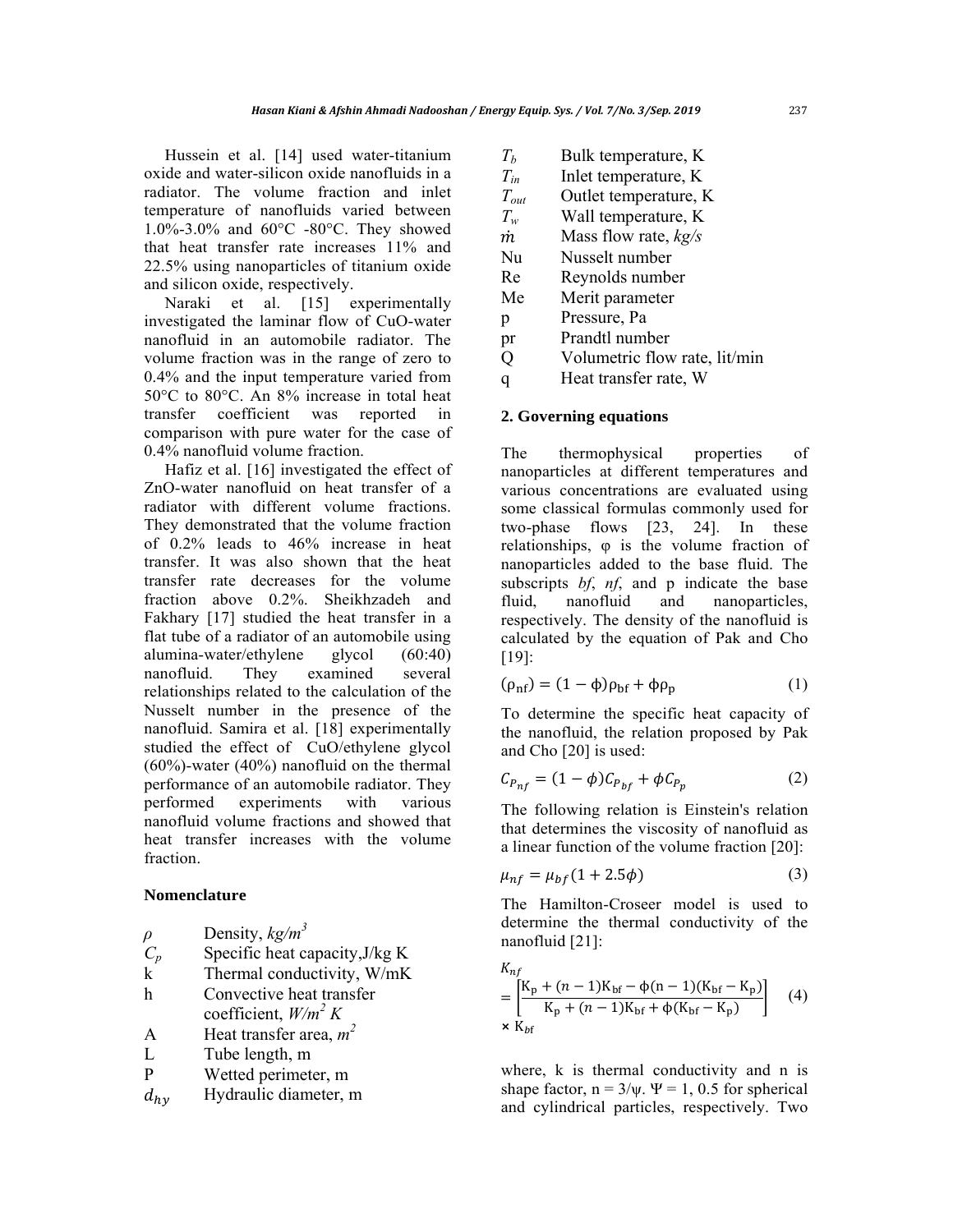parameters that are used to determine the thermal performance of a system are the convective heat transfer coefficient and the Nusselt number. The heat transfer coefficient is defined as [22]:

$$
h = \frac{q}{A\Delta T_b} \tag{5}
$$

where, *q* is the heat transfer from the fluid along the duct, A is the wall area and  $\Delta T_h$  is the difference between the wall temperature and the bulk temperature. *q* can be obtained as follows:

$$
q = \dot{m} C_{P_{nf}} (T_{in} - T_{out})
$$
\n<sup>(6)</sup>

The bulk temperature, $T_b$  is defined as the average fluid temperature of the inlet and outlet of the radiator:

$$
T_b = \frac{T_{in} + T_{out}}{2} \tag{7}
$$

where,  $T_W$  is the wall temperature of the tube.  $T_{in}$  and  $T_{out}$  are the fluid temperatures at the inlet and outlet of the heat exchanger, respectively. Hence, the convective heat transfer coefficient is defined as:

$$
h = \frac{\dot{m}C_{P_{nf}}(T_{in} - T_{out})}{A(T_b - T_w)}
$$
(8)

The Nusselt number is calculated as follows:

$$
Nu_{nf} = \frac{hD}{K_{nf}}\tag{9}
$$

The volume fraction of nanofluid is obtained by the following relation:

$$
\varphi = \left[ \frac{\frac{wp}{\rho p}}{\frac{wp}{\rho p} + \frac{wp_f}{\rho_{bf}}}\right] \times 100
$$
\n(10)

where wp is the weight of the nanoparticle and wbf is the weight of the base fluid.

#### **3. Experimental setup**

## 3.1. Engine

Peugeot 405 XU7 engine type with a complete cooling system that is capable of being lit and settled on a base. This engine has a volume of 1761 cc. The four-cylinder engine has a compression ratio of 9.25:1 and produces a power of 97 horsepower at 6000 RPM and a maximum torque of 148 N/m at 3500 RPM. It has 8 valves and has a standard Euro II emission limit value. Catalyst PGM20 is used to limit exhaust pollution. The volume of oil consumed is 4.4 liters (4.75 liters if a filter is used). The volume of water and coolant is 6.6 liters. The technical information for this engine is shown in Table (1).

## 3.2. Cooling system of XU7 engine

In this research study, the cooling system of the XU7 engine is studied. The cooling system of this engine is a closed-circuit with an electric fan that is shown in Fig. 1. The details of the cooling system is presented in Table 2.

The radiator shown in Fig. 2 has been made of aluminum. It is of a horizontal type, so the working fluid flows inside the horizontal radiator from the right to the left.

| Engine type         | 4-cylinder in-line    |
|---------------------|-----------------------|
| Piston diameter, mm | 83                    |
| Piston stroke, mm   | 81.4                  |
| Engine capacity, cc | 1761                  |
| Compression ratio   | 9.25:1                |
| Maximum power, hp   | 100@6000 RPM          |
| Maximum torque, Nm  | 153@3500 RPM          |
| Fuel system         | Multi-point injection |
| Fuel type           | Unleaded petrol       |

**Table 1.** Peugeot 405 XU7 engine type specification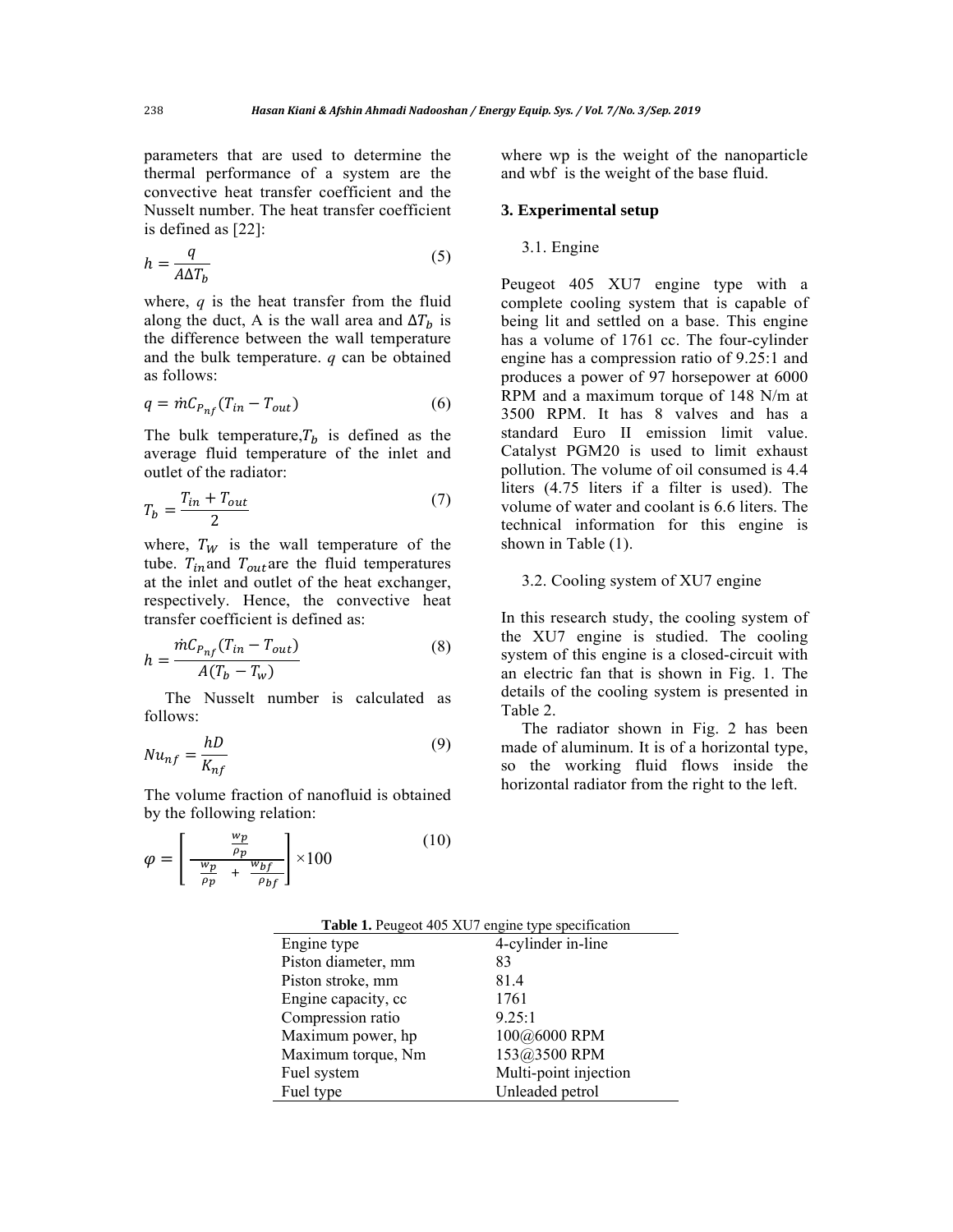

Fig 1. Schematic of the cooling system of XU7 engine

| Table 2. The details of the cooling system of XU7 engine |     |  |  |  |
|----------------------------------------------------------|-----|--|--|--|
| Capacity, liter                                          | 6.6 |  |  |  |
| System pressure, bar                                     | 1.4 |  |  |  |
| Thermostat opening temperature, °C                       | 88  |  |  |  |
| Temperature warning light, °C                            | 118 |  |  |  |
| Fan starting temperature (first stage), <sup>o</sup> C   | 94  |  |  |  |
| 102<br>Fan starting temperature (second stage), °C       |     |  |  |  |
|                                                          |     |  |  |  |



**Fig 2.** Schematic of the radiator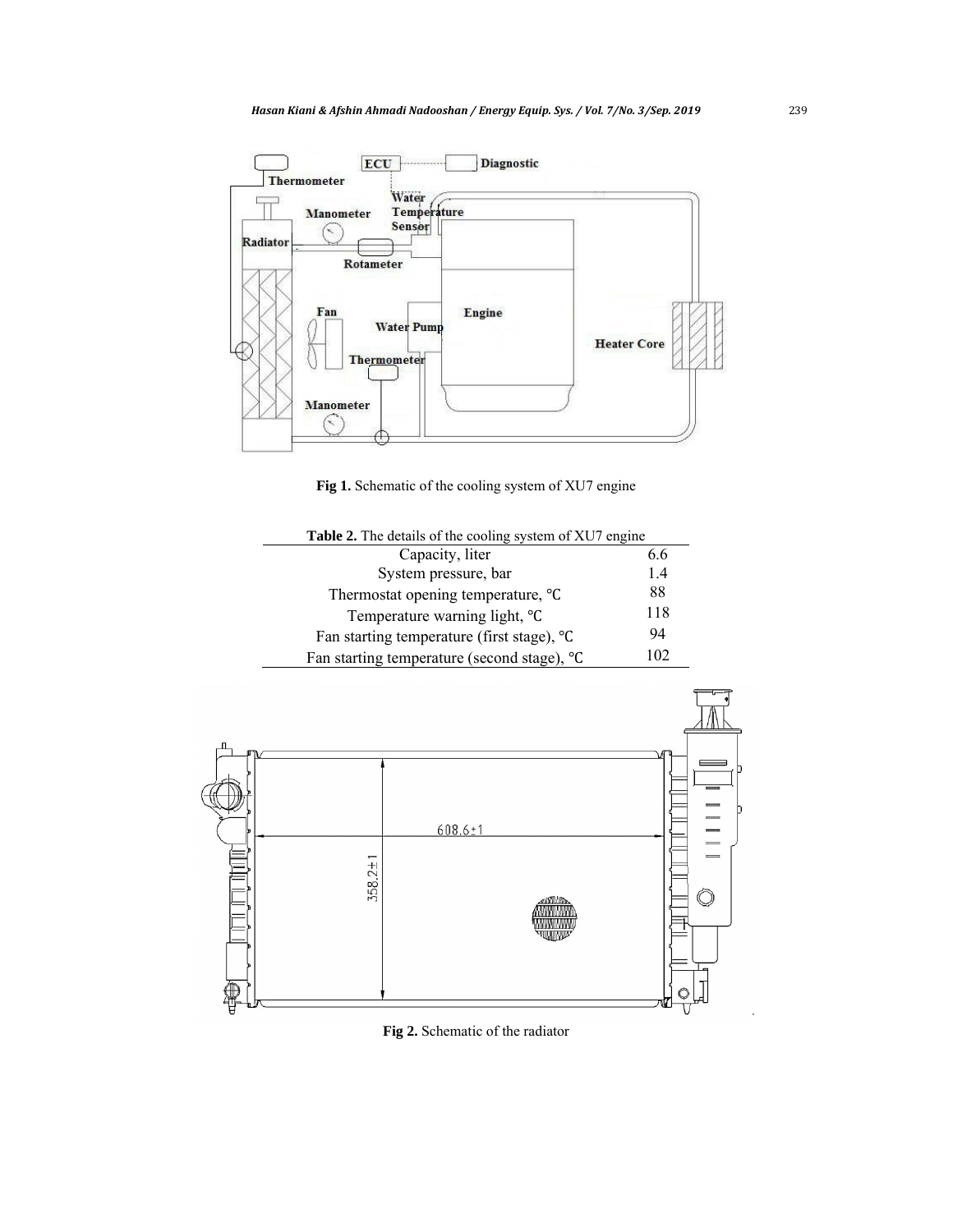The radiator has 39 horizontal pipes with a length of 63 cm and an elliptic cross-section with diameters of 24.5 and 1.7 mm (see Fig.3). More detailed information on the geometry of this radiator is given in Table (3).

The cross-section of a radiator tube (Fig. 4) is:

$$
A_b = a \cdot b + \frac{\pi}{4} b^2 = 22.8 \times 1.7 + \frac{\pi}{4} (1.7)^2
$$
  
= 41.028 mm<sup>2</sup>

Also, the circumference of the tube is equal to:  $P = 2a + \pi b = 22.8 \times 2 + (1.7)\pi$ 

$$
= 50.938 \, \text{mm}
$$

Since the number of radiator tubes is 39 and its length is 630 mm, the radiator heat exchanger area is equal to:

$$
A = P \times l \times N = 50.938 * 39 * 630
$$
  
= 1251546.66 mm<sup>2</sup>

Also, the hydraulic diameter of the tube is calculated:

$$
d_{hy} = \frac{4A_b}{p} = 3.222 \text{ mm}
$$

Two fans are used for cooling the radiator (Fig. 2). These fans work with a 12V DC battery and turn slow or fast. If the engine water temperature reaches 94 C, the fans are placed in a series circuit by the ECU unit so that the voltage will be halved. When the temperature reaches 102°C, the fans are placed in a parallel circuit. In the present experiment, a key is used to control the rotation of the fans.

The water temperature sensor is used to bring the engine water temperature

information to the ECU unit. This feature, referred to as the variable resistor with temperature (Thermistor), is the resistance that increases or decreases with the temperature variation. The water temperature sensor for this engine is NTC. In this type of sensor, the temperature change causes a decrease in internal resistance. The internal resistance of this sensor indicates the engine water temperature.

The TM-914C digital thermometer is used for measuring the output water temperature and radiator body with a precision of 0.1°C. Also, a rotameter is used to measure the volumetric air flow rate. In the present experiment, a linear rotameter is used. This is a LZT-2520G rotameter with a measurement range of 2-20 GPM (7.566- 75.66 LPM) and accuracy of  $\pm$  4%. Also, the rotameter is mounted perpendicular to the water pipe.

Two barometers (0-60 psi) are used to measure the fluid pressure drop inside the radiator, with a precision 0.25 psi. The barometers are installed at the inlet and outlet of the radiator.

A diagnostic tool is used in spark-ignition engines to determine the cause of the engine problem. The water temperature and engine rpm are measured by diagnostic device.



**Fig 3.** Schematic of a radiator tube

| <b>Table 3.</b> Detailed information of the radiator |                  |                   |           |                   |                 |  |
|------------------------------------------------------|------------------|-------------------|-----------|-------------------|-----------------|--|
| Fin and tube                                         | <b>Hydraulic</b> | Fin               | Number of | <b>Distance</b>   | <b>Distance</b> |  |
| material                                             | diameter         | <b>thickness</b>  | tubes     | between fins      | between tubes   |  |
| Aluminum                                             | 3.222 mm         | $0.02 \text{ mm}$ | 39        | $2.16 \text{ mm}$ | 8 mm            |  |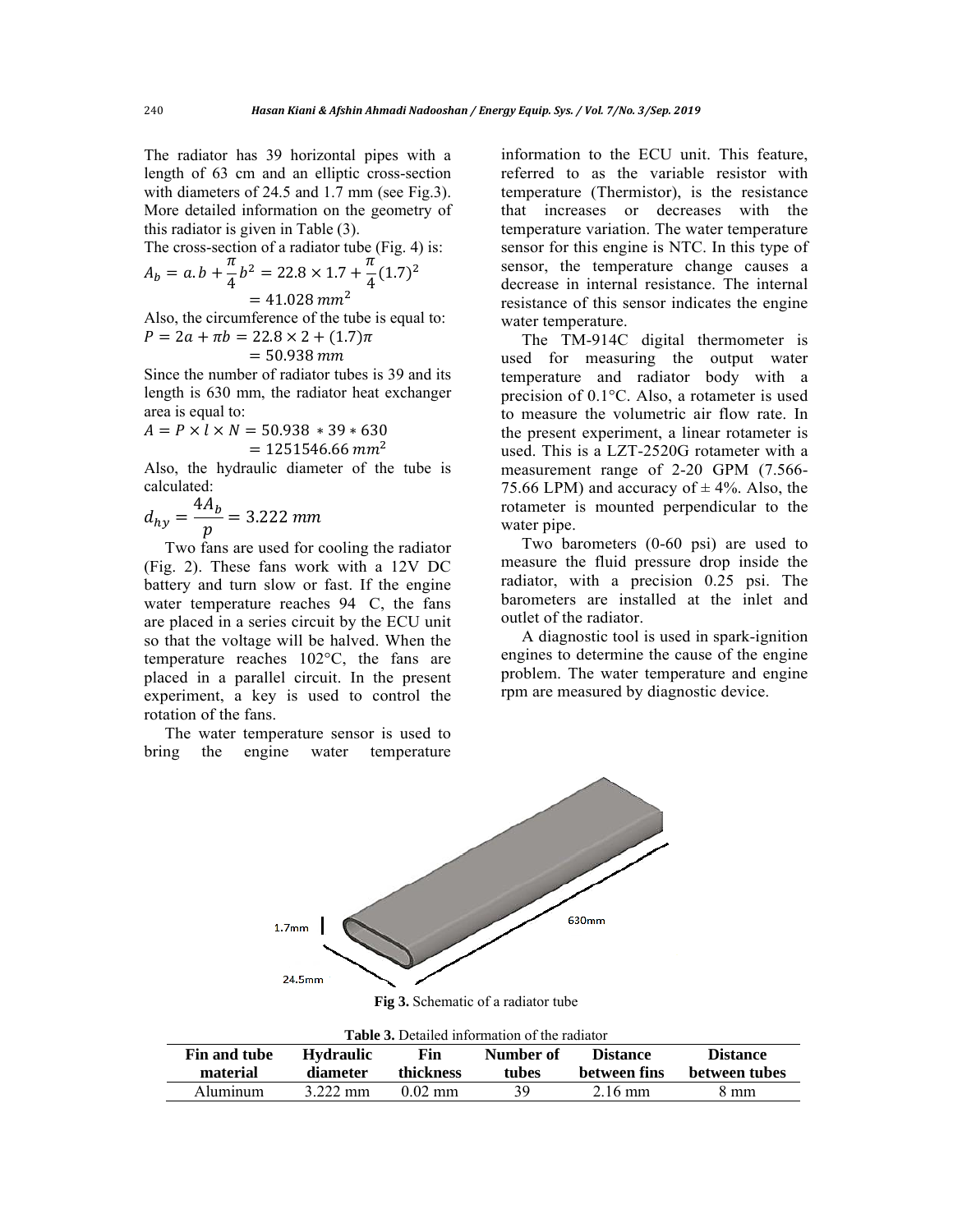## 3.3 Nanofluid

Since nanoparticles tend to form a mass due to strong Van der Waals forces, the preparation of a homogeneous suspension with high stability is one of the biggest challenges in working<br>with nanofluids. Most researchers use with nanofluids. Most researchers use ultrasonic agitation, the addition of surfactants, and PH adjustment in order to stabilize the distribution of nanoparticles in the base fluid. In the ultrasonic agitation, the duration of wave propagation is one of the most important parameters. In some studies, long-wave excitement was caused phenomena such as the separation of phases and the formation of the foam layer on the fluid surface [23]. In some studies, optimal wave duration has been reported. Ghadimi and Metselaar [24] studied the effect of ultrasonic processing on the stability of titanium nanofluid and reported the duration of three hours as the optimal time of ultrasonic process by evaluating the nanofluid absorption. Cole and Dey [25] investigated the effect of prolonged ultrasonication on the thermal conductivity of ZnO/ ethylene glycol nanofluids and measured the duration of 60 hours as the optimal time for ultrasonic process. Several studies have been done to investigate the effect of surfactant concentrations on nanofluid stability [26], but fewer studies have been done on the effect of surfactant type. Wang et al. [27] used polyvinylpyrrolidone to stabilize silver nanoparticles and achieved stability for at least a month. Karthik et al. [28] used NiAl nanodispersoid on the stability and heat transfer characteristics of water-based nanofluid and stated that a more potent absorption of this material yields greater stability. In this study, Sodium Dodecyl Sulfate (SDS) with a volume fraction of 1% was used as a surfactant to increase the nanofluid stability.

#### 3.4 Preparation of nanofluid

Initially, distilled water is mixed with ethylene glycol (80:20) and then the nanoparticles with a volume fraction of 1% are added to the mixture. After several experiments, the result showed that the nanofluid containing 1% SDS is the most stable. It should be noted that some researchers believe that the use of this material can have a negative effect on the thermal conductivity of nanofluid. Thus, the experiments were done for the volume fractions less than 1%, but it was found that the nanofluid is not stable sufficiently. Also, experiments showed that the use of SDS with a volume fraction higher than 1% leads to less stability of the nanofluid. After mixing, the mixture is stirred 30 minutes by a magnetic stirrer with 800 RPM. Then, the mixture is placed 25 minutes under ultrasonic waves. The optimum time for applying ultrasonic waves has been obtained after various experiments. In the present work, an ultrasonic device with a power of 500 watts and a frequency of 40 kHz is used. Ice is used to prevent the increase of nanofluid temperature during the ultrasonication. The nanofluid remains stable for two weeks. Measured pH of ethylene glycol should be at least 7. In the present experiments, the measured value of pH before and after adding SDS is 8.1 and 8.4, respectively.

Specifications related to the structure of nanoparticles with XRD images is presented in Figure 4. The location and peak intensity is shown in Fig. 4 correspond to the standard ICDD model number 801916, which represents the crystalline structure of CuO nanoparticles. The analysis of CuO nanoparticles is shown in Table 4. Also, physical properties of nanoparticles are presented in Table 5.

| Ba   | Cd           | Ű0      | Zn           | Sr     | Ċа            |      |                       | Mg                                                             | Fe        | Pb | Mn    |
|------|--------------|---------|--------------|--------|---------------|------|-----------------------|----------------------------------------------------------------|-----------|----|-------|
| 0.75 | 2.5          | 6.4     | 195          | 2.3    | 400           | 300  | 300                   | 75                                                             | 87        | 90 |       |
|      |              |         |              |        |               |      |                       |                                                                |           |    |       |
|      |              |         |              |        |               |      |                       | <b>Table 5.</b> Physical properties of CuO nanoparticles (ppm) |           |    |       |
|      | True density |         | density Bulk |        | Specific area | size |                       | Purity                                                         | Apparent  |    | color |
|      | (g/cm3)      | (g/cm3) |              | (m2/g) |               |      | $\frac{9}{6}$<br>(nm) |                                                                | shape     |    |       |
|      | 6.4          |         | 0 79         |        | 20            | 40   |                       | 99                                                             | spherical |    | black |

**Table 4.** The analysis of CuO nanoparticles (ppm)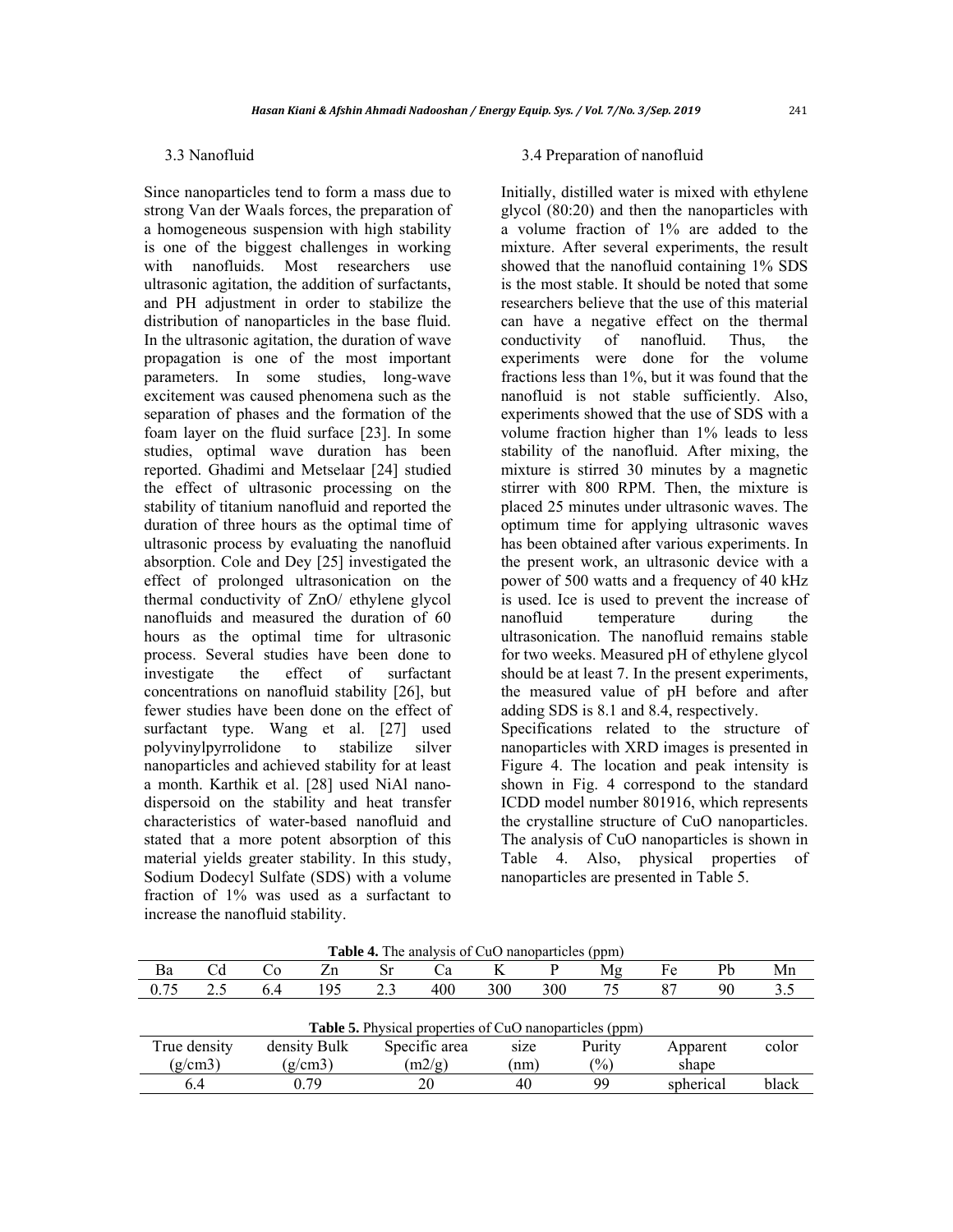

**Fig 4.** XRD analyze of CuO nanoparticles (40 nm)

First, the engine is checked to find probable technical defects. Then, the circuit of the cooling system is cleaned and control devices are installed. After that, the engine is turned on. The engine speed is set for the specified flow rate until the coolant temperature reaches 85°C. The thermostat opens at this temperature. Considered volumetric flow rates are 12, 20 and 30 liters per minute correspond to 960, 1350 and 1960 RPM. Then the fan is manually run with slow and high speed once the temperature reaches a steady state. The average time in which the system reaches stability is about 6 minutes. But, the results are read and recorded after 12 minutes to ensure that the engine works at steady state. In order to confirm the measurements, the experiments are repeated at similar operating conditions.

In order to carry out experiments, it is first necessary to validate the results and reliability of the laboratory equipment. So, the experiments are done for distilled water for different flow rates and the average Nusselt number is calculated through the relationships introduced in Eq. 9. The present results are validated with the Kays equation [30]:

$$
N_u = 3.66 + \frac{0.0668 \left(\frac{D}{L}\right) RePr}{1 + 0.04 \left[\left(\frac{D}{L}\right) RePr\right]^{\frac{2}{3}}} \tag{11}
$$

The Nusselt number of present experiments at different Reynolds numbers is compared with the one of Kays equation in Fig. 5. The results show that the experimental results are in good agreement with the Kays relation.



**Fig. 5.** Nusselt number as a function of Reynolds number: comparison between current experimental results and the results from Kays equation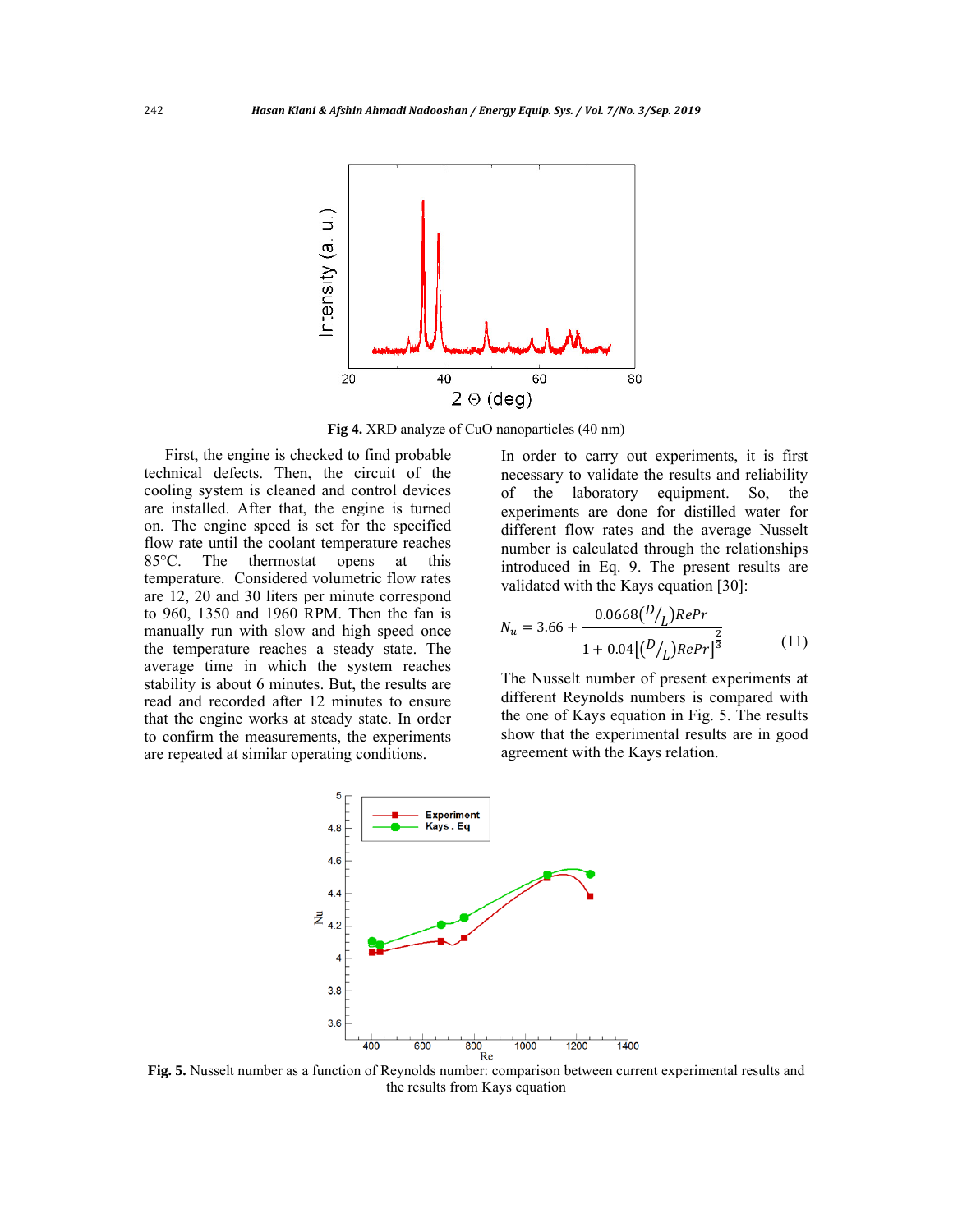After validation, the experiments are performed for two nanofluids with volume fractions of 0.5 and 1%. The results are compared with the results of the base fluid of water-ethylene glycol (80:20) at three volumetric flow rates: 12, 20, and 30 liters per minutes. The results of temperature and pressure are recorded from the moment when the fluid inlet temperature reaches the radiator to the thermostat opening temperature of 85°C.

Specific heat capacity and thermal conductivity of water-ethylene glycol (80:20) are as follows, respectively [31, 32]:

 $C_p = 0.93576 + 1.8001 \times 10^{-4}$ T

 $K=0.28697+6.635\times10^{-4}T$ -2.9292×10-7T2

Also, the thermophysical properties of water-ethylene glycol (80:20) at T= 50°C are presented in Table 6. Properties of CuO nanoparticles are presented in Table 7.

## **4. Results**

Convective heat transfer coefficient as a function of volumetric flow rates for the different volume fraction of nanofluid is shown in Fig. 6. It is found that the heat transfer coefficient increases with the volume fraction. It should be noted that convective heat transfer coefficient has a maximum at volumetric flow rate  $Q = 20$  lit/min. Heat transfer coefficient decreases as the flow rate becomes more than 20 lit/min. This is due to an increase in the bulk temperature caused by high engine revolution at high flow rate. The increase of the flow rate is required to increase the engine speed, which causes an increase in the engine heat and a rise in the bulk temperature. The increase in convective heat transfer coefficient at volumetric flow rate of 20 and 3o lit/min is 9.1 and 11%, respectively.

Figure 7 shows the Nusselt number variations with Reynolds number. The Nusselt number reaches its maximum at the Reynolds 400 for a constant volume fraction. Also, as the volume fraction increases, the Nusselt number increases. This is due to the increase in the thermal conductivity of nanofluid. The highest increase in the Nusselt number is 9% corresponds to the Reynolds number of 400 and a volume fraction of 1%.

The amount of heat transfer is shown in Fig 8 in terms of volumetric flow rate. The heat transfer increases by increasing the volume fraction and flow rate. At low Reynolds numbers, the amount of heat transfer of the nanofluid does not significantly increase compared to the base fluid. The increase in the heat transfer of a nanofluid with a volume fractions of  $0.5\%$  and  $1\%$  is  $0.6\%$  and  $5\%$ , respectively, for  $Q = 12$  lit/min. Also, for  $Q =$ 20 lit/min, the increase in the heat transfer of a nanofluid with a volume fractions of 0.5% and 1% are 1.1% and 5.7%, respectively. In Fig. 9, the heat transfer is plotted as a function of volume fraction. The figure shows that heat transfer at high speed of fan is 33.7% larger than that at low speed for volume fraction of 1%.

| Dynamic viscosity $(\mu)$<br>(mPa.s) | Thermal conductivity<br>(k)<br>(W/m.K)               | Specific heat capacity<br>$(C_P)$<br>(J/kg.K) | Density $(\rho)$<br>$(kg/m^3)$ |
|--------------------------------------|------------------------------------------------------|-----------------------------------------------|--------------------------------|
| 0.947                                | 0.535                                                | 3950                                          | 1017                           |
|                                      | <b>Table 7.</b> Properties of CuO nanoparticles [22] |                                               |                                |
| Thermal conductivity                 | Specific heat capacity $(C_P)$                       | Density $(\rho)$                              |                                |
| (k)                                  | (J/kg, K)                                            | $(kg/m^3)$                                    |                                |
| W/m.K                                |                                                      |                                               |                                |
| 32.9                                 | 550.5                                                | 6320                                          |                                |

**Table 6 .**The thermophysical properties of water-ethylene glycol (80:20) at T= 50°C [22]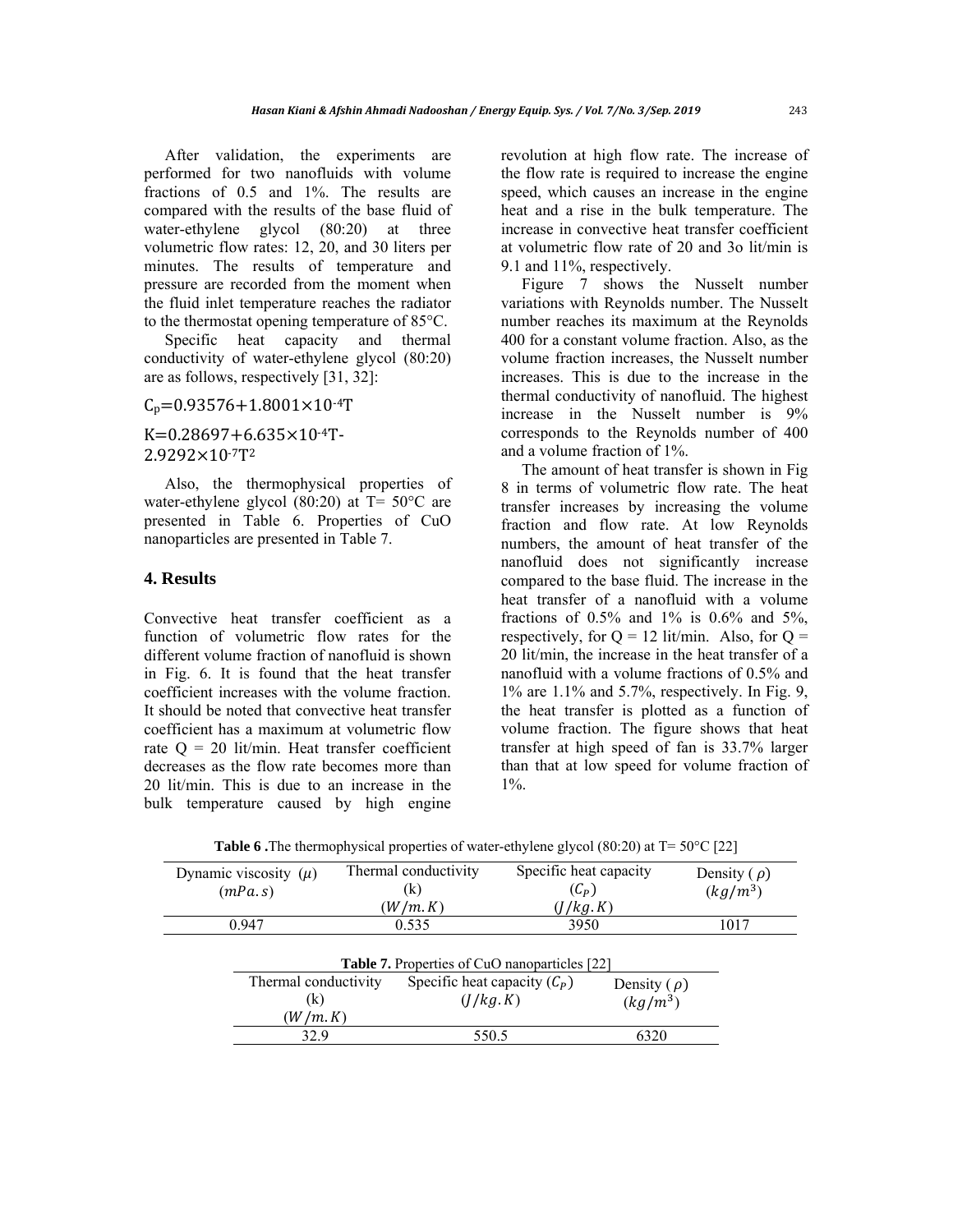

**Fig. 7.** Nusselt number versus Reynolds number



**Fig. 9.** Heat transfer versus volume fraction of nanofluid for different low and high speeds of fan.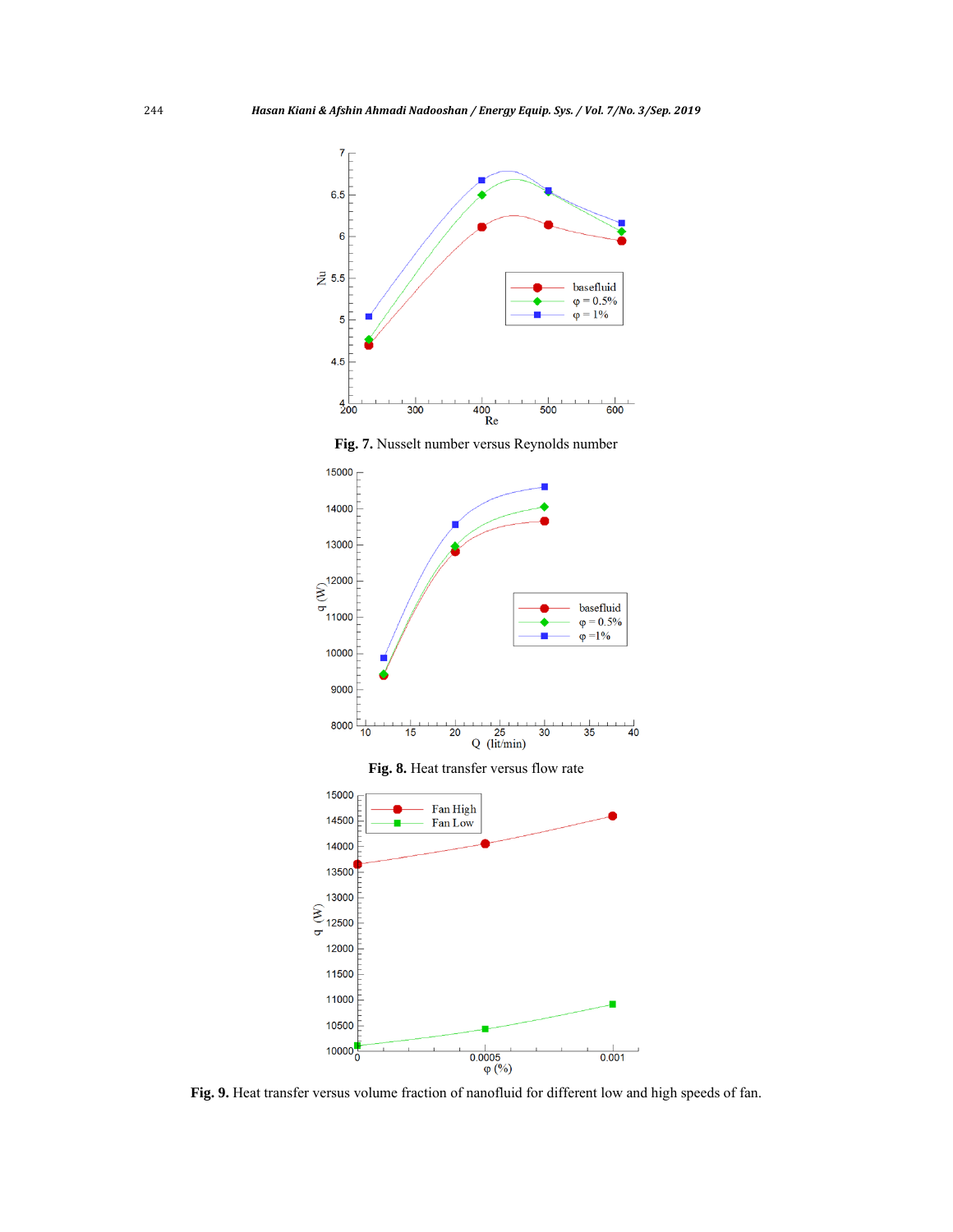In Fig. 10, the Nusselt number in terms of volumetric flow rate is shown. The Nusselt number increases reaches a maximum at  $Q =$ 20 lit/min and then decreases. The decrease is due to the decrease in convective heat transfer coefficient at high flow rates that was mentioned before. Another cause is an increase in the thermal conductivity coefficient because of the increase of bulk temperature. The highest increase in Nusselt number at  $Q = 20$ lit/min corresponds to the volume fraction of 1%.

The convective heat transfer coefficient is shown in Fig. 11 as a function of volume fraction of nanofluid. It is revealed that *h* increases with the volume fraction of nanofluid. The increase in the heat transfer coefficient for a volume fraction of  $1\%$  at Q = 12, 20 and 30 lit/min is 8%, 13%, and 11.8%, respectively.

Figure 12 shows the convective heat transfer coefficient in terms of the Reynolds number. It is found that *h* increases by increasing the volume fraction of the nanofluid, reaches a maximum at Re = 450 and then decreases.

In order to measure the pressure drop inside the radiator, two barometers are mounted at the inlet and outlet. The results are shown in Table 8.



**Fig. 10**. Nusselt number versus volume fraction



**Fig. 11.** Convective heat transfer coefficient versus volume fraction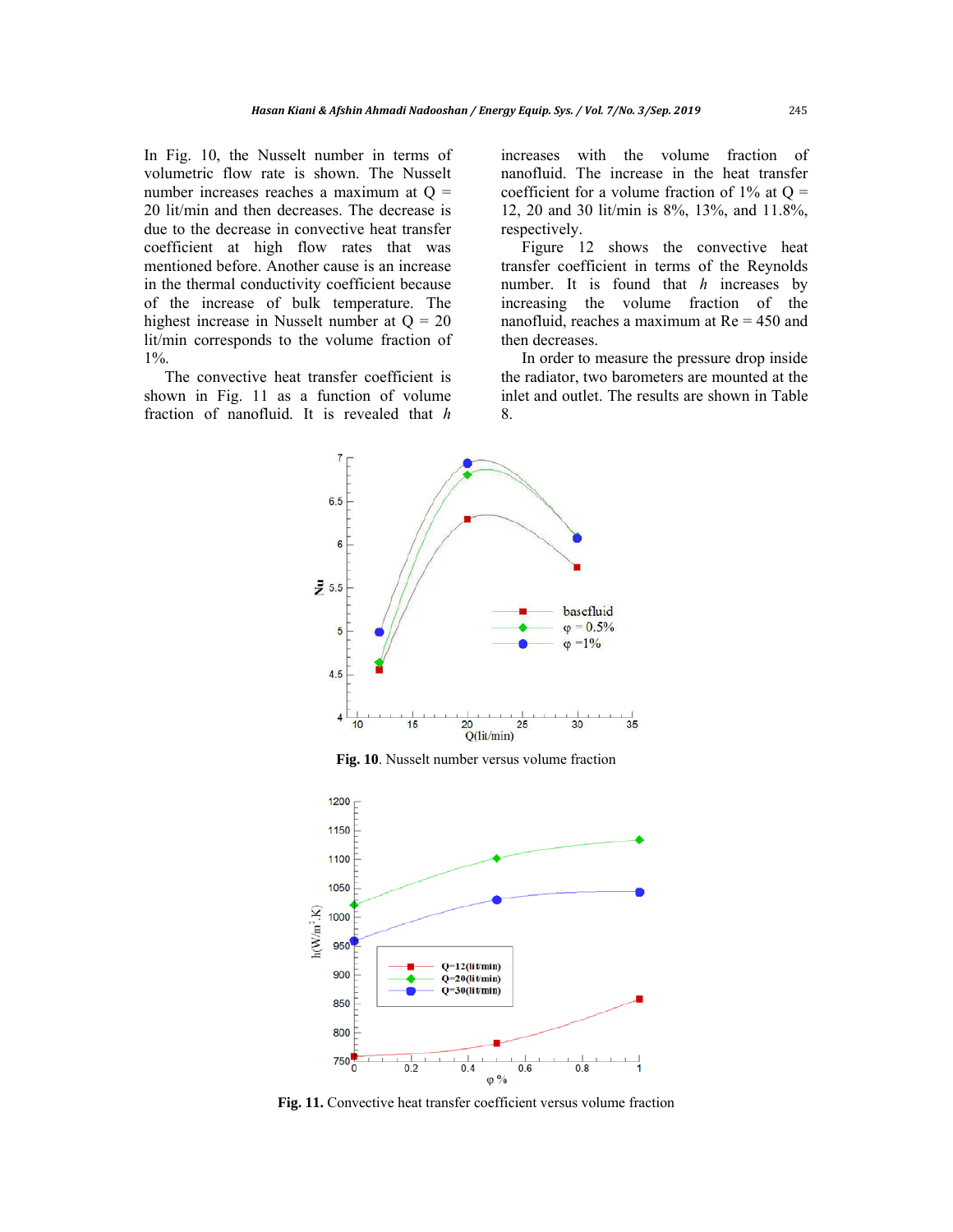

**Fig.12.** Convective heat transfer coefficient versus Reynolds number

| <b>Table 8.</b> Pressure drop for different fluids |                      |  |  |  |
|----------------------------------------------------|----------------------|--|--|--|
| Fluid                                              | Pressure drop (mbar) |  |  |  |
| Pure water                                         | 29                   |  |  |  |
| Water-ethylene glycol                              | 34.4                 |  |  |  |
| CuO nanofluid ( $\varphi$ = 0.5%)                  | 43                   |  |  |  |
| CuO nanofluid ( $\varphi = 1\%$ )                  | 51                   |  |  |  |

Figure 13 shows the pressure drop versus the volume fraction of nanofluid. At a constant flow rate,  $Q = 30$  lit/min, the pressure drop increases by 48.2% compared to the base fluid. It can be concluded that the application of nanofluids has a desirable effect and an undesirable effect. The desirable effect is the increase in heat transfer and the undesirable effect is the increase in the pressure drop leads to more pumping power.

#### **5. Conclusions**

In the present paper, the effect of water-CuO nanofluid on the radiator heat transfer of an automobile, Peugeot 405 XU7 engine type was investigated experimentally. The results showed that the heat transfer coefficient increases with the volume fraction. Convective heat transfer coefficient had a maximum at



**Fig. 13**. Radiator pressure drop versus volume fraction of nanofluid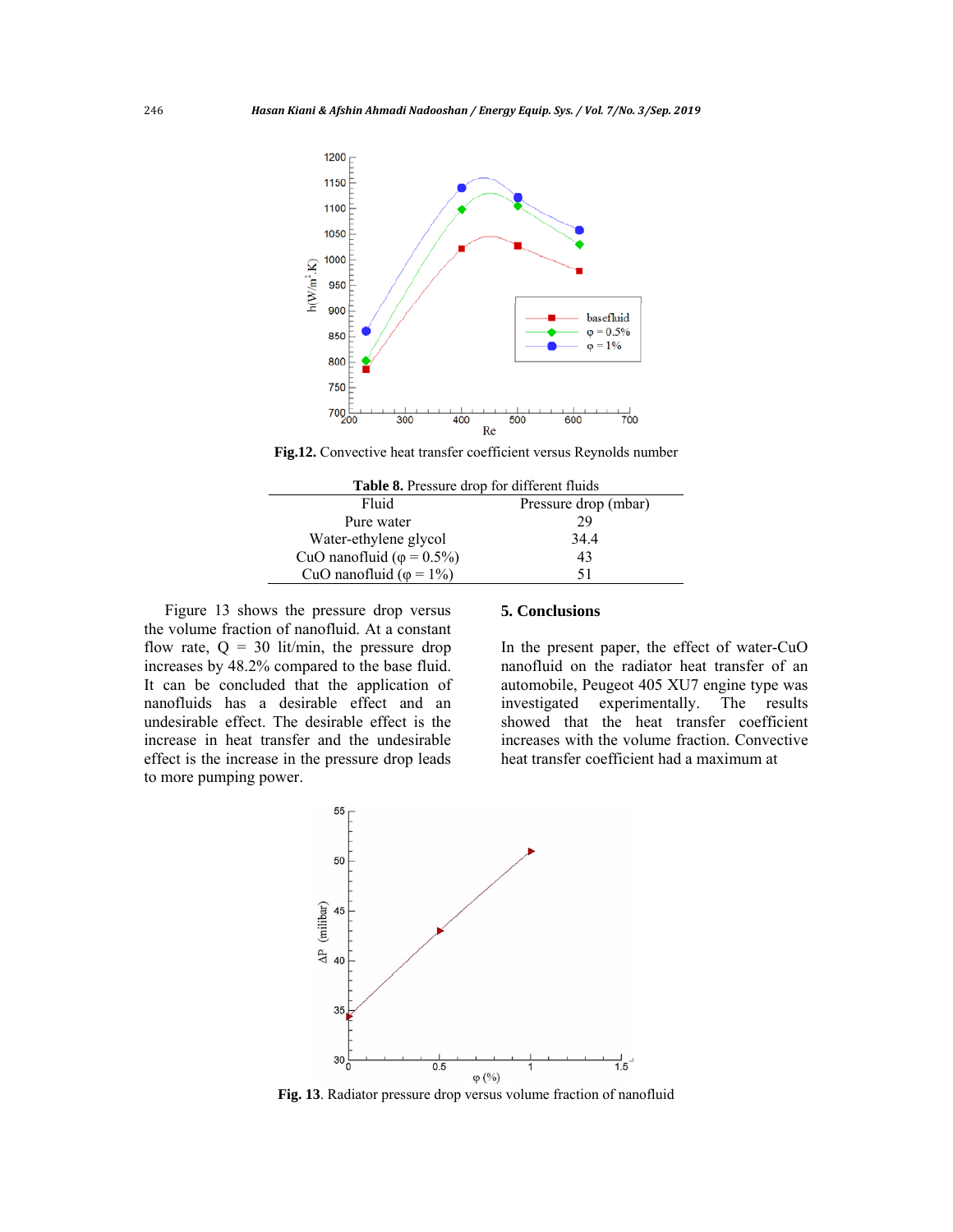volumetric flow rate  $Q = 20$  lit/min. The Nusselt number reaches its maximum at the Reynolds 400 for a constant volume fraction. At low Reynolds numbers, the amount of heat transfer of the nanofluid does not significantly increase compared to the base fluid. The results demonstrated that heat transfer at a high speed of fan is 33.7% larger than that at low speed for volume fraction of 1%. It was revealed that the pressure drop versus the volume fraction of nanofluid.

#### **References**

- [1] J. C. Maxwell, "A treatise on electricity and magnetism", Clarendon, (1955).
- [2] S. U. Choi, J. Eastman, "Enhancing thermal conductivity of fluids with nanoparticles", Argonne National Lab., IL (United States), pp, (1995).
- [3] H. Masuda, A. Ebata, K. Teramae, N. Hishinuma, "Alteration of Thermal Conductivity and Viscosity of Liquid by Dispersing Ultra-Fine Particles Dispersion of Al2O3, SiO2 and TiO2 Ultra-Fine Particles", Netsu Bussei, Vol. 7, No. 4, pp. 227-233, (1993).
- [4] Lee S, Choi SUS, Li S, Eastman JA., "Measuring thermal conductivity of fluids containing oxide nanoparticles", Journal of Heat Transfer;121(2):280-9, (1999).
- [5] D. Singh, J. Toutbort, G. Chen, Heavy vehicle systems optimization merit review and peer evaluation, Argonne National Laboratory, (2006).
- [6] S.K. Saripella, W. Yu, J.L. Routbort, D.M. France, Rizwan-uddin, Effect of nanofluid coolant in a class 8 truck engine, Sae Technical paper series, (2007).
- [7] N. Putra, S. Maulana, Heat transfer enhancement of nanofluids in car radiator, 7th JSME-KSME Thermal and Fluids Engineering Conference (TFEC 2008), (2008).
- [8] V. Vasu, K.R. Krishna, A.C.S. Kumar, Thermal design analysis of compact heat exchanger using nanofluids, International Journal of Nanomanufacturing, 2(2008).
- [9] R.S. Vajjha, D.K. Das, P.K. Namburu, Numerical study of fluid dynamic and heat transfer performance of Al2O3 and CuO nanofluids in the flat tubes of a

radiator, International Journal of Heat and Fluid Flow, 31, 613-621(2010).

- [10] Sheikhzadeh. M. and H. Jafarian, Study of thermal performance of an automobile radiator using nanofluids, proceeding of 19th annual mechanical engineering conference, Birjand, Iran, 2011.
- [11] Peyghambarzadeh SM, Hashemabadi SH, Hoseini SM, Seifi JM., "Experimental study of heat transfer enhancement using water/ethylene glycol based nanofluids as a new coolant for car radiators", International Communities Heat Mass Transfer;38:1283e90, (2011).
- [12] Xie H, Li Y, Yu W., "Intriguingly high convective heat transfer enhancement of nanofluid coolants in laminar flows", Phys Lett A;374:2566-8, (2010).
- [13] Peyghambarzadeh SM, Hashemabadi SH, Naraki M, Vermahmoudi Y., "Experimental study of overall heat transfer coefficient in the application of dilute nanofluids in the car radiator", Appl Therm Eng;52:8e16, (2013).
- [14] Hussein AM, Bakar RA, Kadirgama K, Sharma KV., "Heat transfer enhancement using nanofluids in an automotive cooling system", Int Commun Heat Mass Transfer;53:195e202, (2014).
- [15] Naraki M, Peyghambarzadeh SM, Hashemabadi SH, Vermahmoudi Y., "Parametric study of overall heat transfer coefficient of CuO/water nanofluids in a car radiator", International Journal in Thermal Science;66:82e90, (2013).
- [16] H. Muhammad Ali, H. Ali, H. Liaquat and H. T. Bin Maqsood, "Experimental Investigation of Convective Heat Transfer Augmentation for Car Radiator Using ZnO-Water Nanofluids", Journal of Elsevier, Energy, 1-8, (2015).
- [17] Sheikhzadeh, G.A., Fakhari, M.M.,"Investigation of heat transfer in a flat tube of an automobile radiator sing Al2O3 nanofluid". 7th International Conference on Computational Heat and Mass Transfer, Istanbul, Turkey. 2011.
- [18] Samira, P., Saeed, Z.H., Motahare, S. et al. Korean J. Chem. Eng. (2015) 32: 609. https://doi.org/10.1007/s11814-014-0244- 7